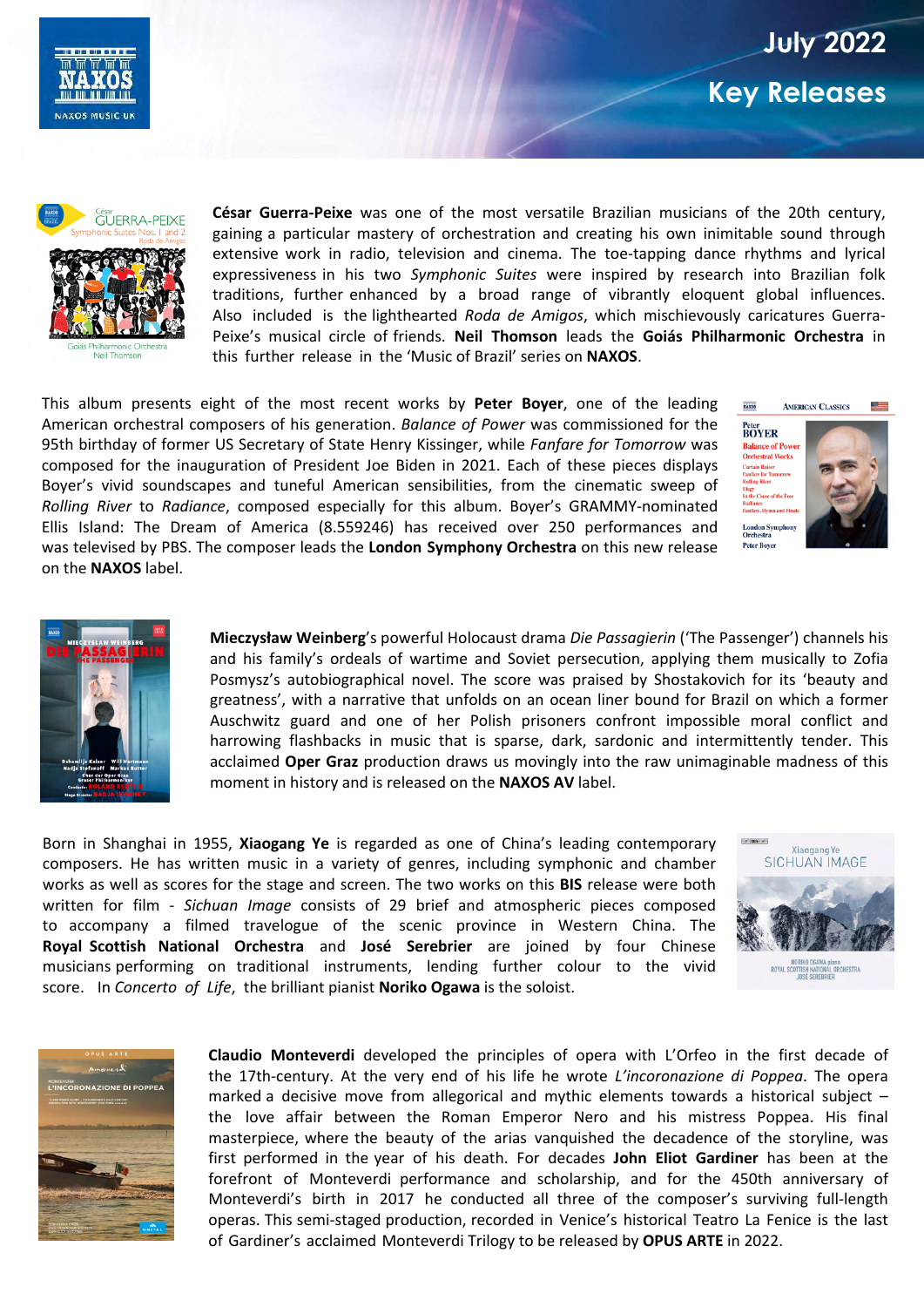

## **July 2022 Key Releases**

The fifth instalment in **ORFEO**'s **Michael Gielen / ORF Vienna Radio Symphony Orchestra** series features the music of **Olivier Messiaen**. This disc includes the composer's L*es Offrandes Oubliées*, *Poems for Mi* for soprano and orchestra and his *Chronochromie* for large orchestra. These works display Messiaen's astonishing ability to coalesce various influences, inspirations and convictions into a wholly individual musical language. The wealth of colour in Messiaen's works stems in part from his synaesthetic ability to perceive chords as various shapes and colours. As an enthusiastic ornithologist, he spent much time in nature, notating bird songs and then working them in stylized form into his compositions.





**Per Nørgård** is one of the greatest Nordic composers of all times. His music stems from an insatiable urge to explore the phenomena of the world and the possibilities of music, and his eight symphonies stand as milestones over the course of six decades. This 4 CD boxed set of the symphonies on the **DACAPO** label contains spellbinding performances, all of which harvested a bumper crop of superlatives on their initial release – they provide a fascinating insight into the symphonic thinking of Nørgård, the composer of the famous 'infinity principle'. The set features recordings from world class orchestras, and includes the Gramophone Award winning release of *Symphonies No. 1 & 8*, recorded by the **Vienna Philharmonic** and **Sakari Oramo**. It will be released a few days before Per Nørgård celebrates his 90th birthday, on 13 July 2022.

This July brings the first release from the **Bayerisches Staatsorchester** under the direction of its new chief conductor **Vladimir Jurowski**. The programme includes **Beethoven**'s *Second Symphony* paired with **Brett Dean**'s contemporary orchestral work *Testament*, a piece inspired by Beethoven's music and emotional state. This live concert recording, released on **BAYERISHE STAATSOPER RECORDINGS**, is one of the first postlockdown public performances, recorded at the Munich Nationaltheater in October 2020. Recently nominated for Gramophone's 'Orchestra of the Year' 2022, this recording should not be missed.

**LUDWIG VAN BEETHOVEN SYMPHONIE NR. 2 BRETT DEAN TESTAMENT VLADIMIR JUROWSKI** 

**BAYERISCHES STAATSORCHESTER** 



**OEHMS CLASSICS** release the fourth volume of the ongoing **Anton Buckner** Anniversary Project, dedicated to the 200th anniversary of his birth. This album features organ transcriptions of his works performed by **Hansjörg Albrecht** together with newly commissioned pieces. The highlight of this recording is Bruckner's *Symphony No. 4 in E flat major*, transcribed by **Thomas Schmögner** and performed on the majestic organ of Konzerthaus Vienna. The rest of the album includes original compositions by **Philipp Maintz**, as well as Albrecht's own transcription of Bruckner's *Abendzauber in Ges-Dur*.

Amongst the wide selection of repertoire performed by internationally renowned German pianist **Michael Korstick**, **Beethoven** has been the composer who featured in most recordings. Throughout his extensive career, Korstick has released the complete recordings of Beethoven's Piano Sonatas, as well as the composer's complete works for violin and piano with Thomas Albertus Irnberger. This new release on **CPO** further expands this repertoire with a complete recording of Beethoven's *Piano Concertos* in a 4 CD-set.





Leading up to **Anton Bruckner**'s bicentenary in 2024, **UNITEL EDITION** will release a complete series featuring all of the composer's 11 symphonies, recorded by the **Wiener Philharmoniker** under the baton of **Christian Thielemann** at the Wiener Musikverein. The first release includes Bruckner's two earliest Symphonies in *F minor & D minor*, a world premiere on DVD and Blu-Ray, in a programme with the composer's *Symphony No. 5 in B flat major*. This is also the first time the Wiener Philharmoniker has recorded this repertoire. Each volume will include extensive conversations with Christian Thielemann on each symphony and insights into his rehearsal process.